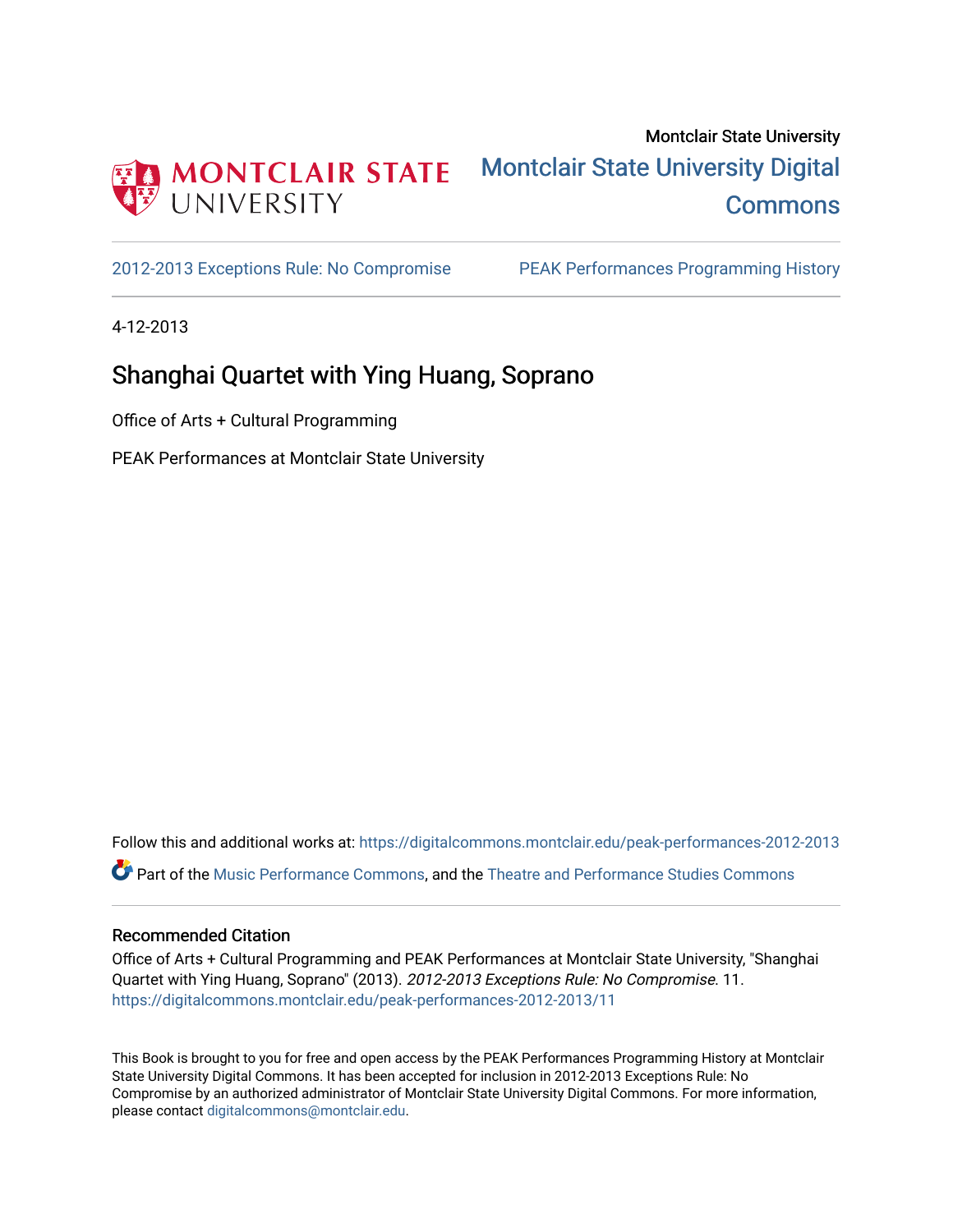

recitalist, chamber music pianist, and teacher in the Boston area,Witten accepted a position at the John J. Cali School of Music at Montclair State University, where he is currently coordinator of keyboard studies.

As an enthusiastic photographer,Witten has won top prizes in several international photography competitions. He has had solo photography exhibitions in Budapest and Milan, and his photographs can be seen at www.davidwitten.com.

# **ABOUT THE SHANGHAI QUARTET**

Renowned for its passionate musicality, impressive technique, and multicultural innovations, the Shanghai Quartet has become one of the world's foremost chamber ensembles. Its elegant style melds the delicacy of Eastern music with the emotional breadth of Western repertoire, allowing it to traverse musical genres including traditional Chinese folk music, masterpieces of Western music, and cutting-edge contemporary works.

Formed at the Shanghai Conservatory in 1983, the Quartet has worked with the world's most distinguished artists and regularly tours the major music centers of Europe, North America, and Asia. Recent festival performances range from the International Music Festivals of Seoul and Beijing to the Festival Pablo Casals in France, Beethoven Festival in Poland,Yerevan Festival inArmenia, and Cartagena International Music Festival in Colombia, as well as numerous concerts in all regions of NorthAmerica.The Quartet has appeared at Carnegie Hall in chamber performances and with orchestra; in 2006 it gave the premiere of Takuma Itoh's Concerto for Quartet and Orchestra in Carnegie Hall's Isaac Stern Auditorium. Among innumerable collaborations with noted artists, the Quartet has performed with theTokyo, Juilliard, and Guarneri quartets, cellistsYo-Yo Ma and Lynn Harrell, pianists Menahem Pressler, Yuja Wang, Peter Serkin, and Jean-Yves Thibaudet, pipa virtuosaWu Man, and the male vocal ensemble Chanticleer.The Shanghai Quartet has regularly performed at many of NorthAmerica's leading chamber music festivals, including the Santa Fe Chamber Music Festival and Chamberfest Ottawa.

The Quartet has a long history of championing new music and juxtaposing traditions of Eastern andWestern music. For the Quartet's 30th Anniversary season, the La Jolla SummerFest, Peak Performances @ Montclair State (NJ), and Chamber Music Northwest have commissioned a sextet for piano, string quartet, and bass from David Del Tredici; the Tucson Winter Festival commissioned a piano quintet fromAustralian composer CarlVine; and Korean composer Jeajoon Ryu has composed a concerto for

*Undique obscura regnabat nox,* Dark night reigned everywhere [before];<br> *surgite tandem laeti qui timuistis adhuc*, you who feared till now, *frondes dextera plena et lilia date.* give garlands and lilies with full right hand.

*Tu virginum corona*, *You, O* crown of virgins, *unde suspirat cor.* **hearts** *sigh.* **from which our hearts sigh.** 

*tu nobis pacem dona*, *parameters grant* us peace, *tu consolare affectus,* console our feelings, *Alleluja.* Alleluja.

Soprano Ying Huang has appeared at the Metropolitan Opera, Brussels'sThéâtre Royal de la Monnaie, Royal Danish Opera, Cologne Opera House, and China National Center of Performing Arts. She has performed major roles in Mozart's *The Marriage of Figaro,The Magic Flute*, and *Don Giovanni;* Donizetti's *L'elisir d'amore;*Verdi's *Rigoletto* and *Falstaff*; Massenet's *Werther*; and Richard Strauss's *Der Rosenkavalier*. She became the first Chinese vocalist to star in an opera movie when she played Cio-Cio-San in Frédéric Mitterrand's 1995 film of Puccini's *Madame Butterfly*. In December 2006 she sang in *The Magic Flute* at the Metropolitan Opera, the first in the globally broadcast *Met HD Live* series. In 2009 she was selected for theWall of Fame during the Met's 125th anniversary celebration.

string quartet and symphony orchestra.Their 25th anniversary season featured Penderecki's String Quartet no. 3: *Leaves from an Unwritten Diary,* ChenYi's *From the Path of Beauty,* String Quartet no. 2 byVivian Fung, and jazz pianist Dick Hyman's String Quartet*.* The Penderecki quartet was premiered at a special 75th birthday concert in Poland honoring the composer.The US premieres took place at Peak Performances, Montclair State University, and the Modlin Center, University of Richmond, followed by numerous performances worldwide. Penderecki's String Quartet no. 3 will be featured in Poland for the composer's 80th birthday celebration in November 2013. ChenYi's *From the Path of Beauty*, commissioned with Chanticleer, was premiered in San Francisco, followed by performances at Tanglewood and Ravinia, Beijing and Shanghai. Other important commissions and premieres include works by Bright Sheng, Lowell Liebermann, Sebastian Currier, Lei Liang, Marc Neikrug, and Zhou Long. Bright Sheng's *Dance Capriccio* was premiered in spring 2012 with pianist Peter Serkin. Later that year, *Sweet Suite*, a piano quintet by Stephen Prutsman, had its premiere with the composer at the piano. Dan Welcher's *Museon Polemos* for double quartet premiered in September 2012 with the Miró Quartet at the University of Texas at Austin. The tradition will continue with the premiere of a quintet for string quartet and pipa byTan Dun in 2014.

On the concert stage, Huang has appeared with the New York Philharmonic, the Chicago Symphony, London Symphony, Royal Philharmonic, and SWR Radio orchestras. She has sung at Carnegie Hall, the Kennedy Center, and the Goldener Saal inVienna's Musikverein. Her festival engagements have included the Mostly Mozart festival, Festival d'Automne in Paris,Vienna's Festwochen, Cincinnati Music Festival, Beijing International Music Festival, and Shanghai's Music in the Summer Air.

The Shanghai Quartet has an extensive discography of more than 30 recordings, ranging from the Schumann and Dvořák piano quintets with Rudolf Buchbinder to Zhou Long's *Poems fromTang* for string quartet and orchestra with the Singapore Symphony (BIS). Delos released the Quartet's most popular disc, *Chinasong*, in 2003, a collection of Chinese folk songs arranged by Yi-Wen Jiang reflecting on his childhood memories of the Cultural Revolution in China. In 2009 Camerata released the Quartet's recording of the complete Beethoven String Quartets, a sevendisc project.

A diverse and interesting array of media projects include PBS television's *Great Performances* series and a cameo appearance playing Bartok's String Quartet no. 4 inWoody Allen's film *Melinda and Melinda*.Violinist Weigang Li appeared in the documentary *From Mao to Mozart: Isaac Stern in China*, and the family of cellist NicholasTzavaras was the subject of the 1999 film *Music of the Heart*, starring Meryl Streep.

Born in Baltimore, Maryland, Witten received his early training at the Peabody Conservatory and at the Rubin Academy of Music in Jerusalem. His undergraduate studies at the Johns Hopkins University led to a degree in psychology. Later graduating with high honors from Boston University, he earned the degree of doctor of musical arts in piano performance. His most influential teachers have beenTinka Knopf, Benjamin Oren, Reynaldo Reyes, Walter Hautzig, Leo Smit,Anthony di Bonaventura, and Dorothy Taubman.After twenty years as an active

*Chanson perpétuelle* (SongWithout an End) **Bois** *frissonnants, ciel* étoilé, **Election Exercía de la Trembling trees, starry sky,** *Mon bien-aimé s'en est allé,* My beloved has gone away,

*Vents, que vos plaintives rumeurs,* Winds, let your plaintive noises, *Aillent lui dire que je meurs!* 

The Shanghai Quartet currently serves as Quartet-in-Residence at Montclair State University, Ensemble-in-Residence with the Shanghai Symphony Orchestra, and visiting guest professors at the Shanghai Conservatory and the Central Conservatory in Beijing.

*Le premier soir qu'il vint ici* The first night he came here, *Mon âme fut à sa merci.* My soul was at his mercy. *De fierté je n'eus plus souci.* I no longer cared about my pride.

*Il me prit dans ses bras nerveux* He took me into his trembling arms

*Mes regards étaient pleins d'aveux.* My glances were full of promise. *Et me baisa près des cheveux.* And kissed me near the hair.

*J'en eus un grand frémissement;* I felt a great quivering. *Et puis, je ne sais plus comment,* And then, I don't know how, *Il* est *devenu mon amant.* He became my lover.

*surgite tandem laeti qui timuistis adhuc,* you who feared till now, *et jucundi aurorae fortunatae* and joyful for this lucky dawn

*Mais lui, sentant son cœur éteint,* But he, feeling his heart fade, *S'en est allé l'autre matin,* Left the other day



## **GUEST ARTISTS**

### **Ying Huang, soprano**

**Et** *mon sein croira*, *frémissant* **And my breast**, shuddering *Sous l'enlacement caressant,* under the caress of their entwinement, *Subir l'étreinte de l'absent.* will believe it submits to the embrace of the one who left.

*jam fugere et nubila et procellae*; **both clouds** and storms have fled now; *exortus est justis inexspectata quies.* for the righteous there has arisen an unexpected calm.

Equally devoted to Chinese contemporary opera, Huang worked with Tan Dun to prepare the opera *The First Emperor* and starred in his *Peony Pavilion,* GuoWenjing's *The Poet Li Po*, and others. In 2001 she played the title role in the premiere production of Zhou Long's *MadameWhite Snake*, which won the Pulitzer Prize.

A recording artist for Sony Classical, Huang has recorded RogerWaters's *Ça Ira* with BrynTerfel and Paul Groves, arias with James Conlon and the London Symphony Orchestra, Richard Danielpour's S*onnets to Orpheus*, and *Bitter Love*, a concise version of *Peony Pavilion* composed and conducted byTan Dun.

Ying Huang is represented by ColumbiaArtists Management Inc.

### **David Witten, piano**

Pianist DavidWitten's international career has included numerous concert tours in Ireland, Finland, Russia, Ukraine, Europe, Mexico, South America, and China.As the recipient of a 1990 Fulbright Scholar award,Witten spent five months teaching and concertizing throughout Brazil, and he is frequently invited back to give concerts and master classes.

Closer to home,Witten's performances have included solo appearances with the Boston Pops Orchestra, the Pro Arte Chamber Orchestra, and various chamber music collaborations with members of the NewYork Philharmonic and the Boston Symphony Orchestra.Witten has also been active in contemporary music. He has recorded piano music of Nicholas Van Slyck (Titanic Records) and has commissioned over a dozen new works for Soli Espri, a chamber trio he founded in Boston with clarinetist Chester Brezniak and mezzo-soprano D'Anna Fortunato.With flutist Sue-Ellen Hershman-Tcherepnin,Witten formed Dúo Clásico;their recording *Flute and Piano Music of Latin America* was issued on the Musical Heritage Society label.Marco Polo Records releasedWitten's solo recording *Piano Music of Manuel M. Ponce*. His most recent recording, *Piano Music of NikolaiTcherepnin*, was issued on theToccata Classics label in May 2011.

Witten's involvement in music has not been limited to performance. He is the editor of *Nineteenth-Century Piano Music: Essays in Performance and Analysis* (Garland Publishing, 1997), which includes his landmark analytical study of the Chopin *Ballades*.

## **SONG TEXTS AND TRANSLATIONS**

*Que vos chants,rossignols charmeurs,* Let your songs, charming nightingales,

*Aussi longtemps que tu pourras!"* As long as you are able."

*Je lui disais: "Tu m'aimeras* I said to him: "You will love me *Je ne dormais bien qu'en ses bras.* I never slept as well as in his arms.

*Sans moi, dans un pays lointain.* Without me, for a foreign land.

*Puisque je n'ai plus mon ami*, Since I no longer have my friend, Les fleurs, sous le flot endormi. The flowers under the sleeping current.

*Sur le bord arrivée*, *au vent au a a a a Arriving* on the shoreline, *Je dirai son nom, en rêvant* I will speak his name to the wind, In a dream that I await him there.

*Je mourrai dans l'étang, parmi* I will die in this pool, among

*Et comme en un linceul doré,* And like in a gilded shroud *Du vent je m'abandonnerai.* I will let myself go.

*Dans mes cheveux défaits, au gré* With hair tousled at the wind's whim,

*Leur douce lueur sur mon front;* will glimmer on my face,

**Emportant** *mon cœur désolé!* Bearing with him my desolate heart.

*Les bonheurs passés verseront* The happy hours of the past *Et les joncs verts m'enlaceront.* And the green reeds will entrap me.

(By Charles Cros [1842–1888],"Nocturne," from Le Coffret de Santal, in *Chansons perpétuelles, no. 2,* published 1879.)

### *Exsultate, jubilate*

*Exsultate, jubilate,*  $\qquad \qquad$  **Rejoice, be glad,** *O* vos *animae beatae* **O** you blessed souls, *exsultate, jubilate,*  $\qquad \qquad$  **Rejoice, be glad,** *dulcia cantica canendo;* example 3 and 5 Singing sweet songs;

*Fulget amica dies,* The friendly day shines forth,

*cantui* vestro *respondendo* **antical** *cantui response to your singing*<br> *psallant aethera cum me.* In response to your sing forth v Let the heavens sing forth with me.